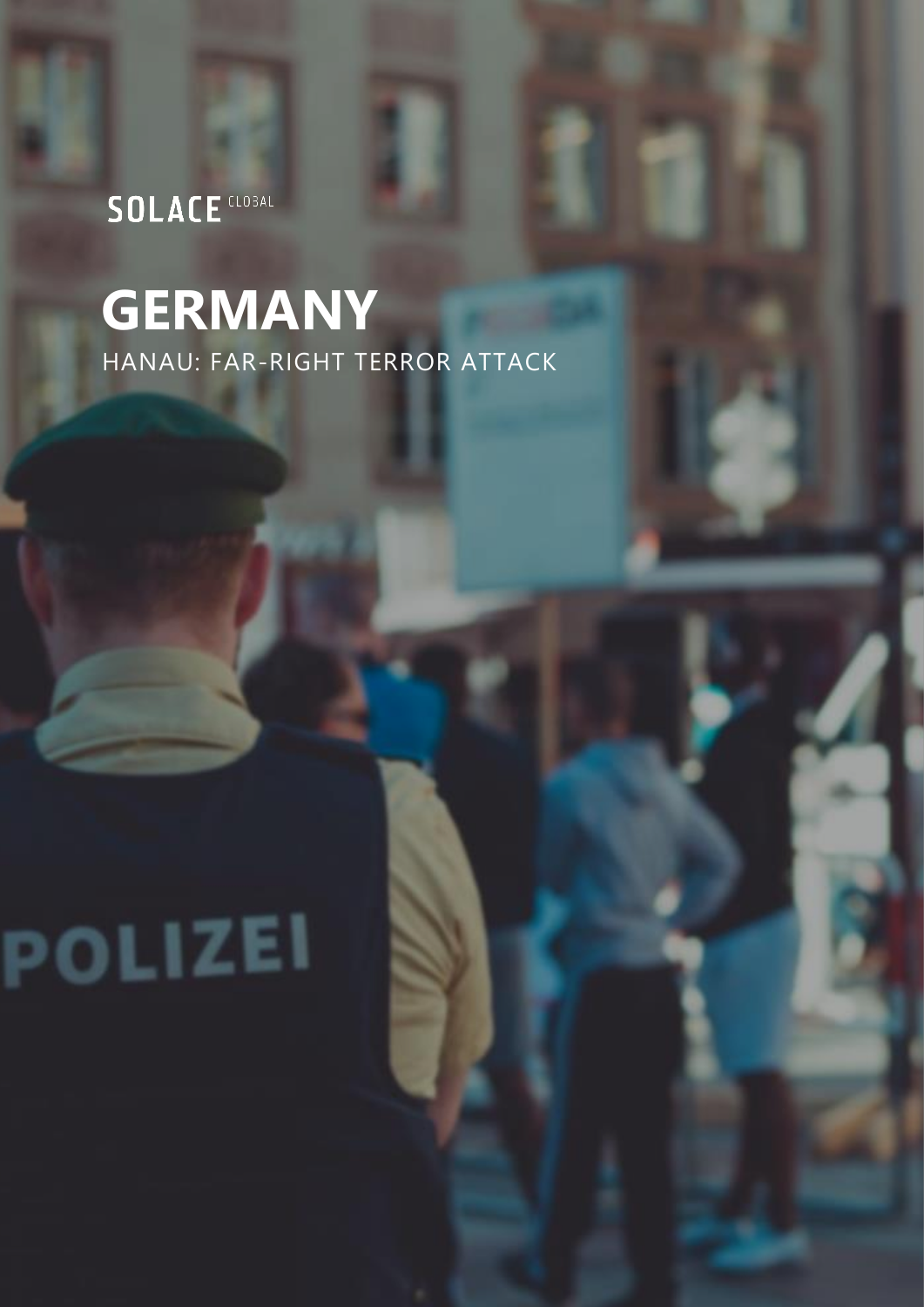## Hanau: Believed Far-Right Terror Attack

#### Executive Summary

At approximately 22:00 local time on Wednesday, 19 February, a lone gunman launched two deadly attacks targeting Shisha bars in Hanau, Hesse, a commuter town roughly 25 kilometres east of Frankfurt, killing at least nine people and seriously injuring several others. The shootings triggered a large-scale police response operation and a seven-hour manhunt while officers searched for what they initially believed could have been multiple assailants. A single suspect was later identified, found dead at his home, along with the body of a second person.

At the time of writing, the motive for the attacks remains unclear. The shooter is, however, understood to have allegedly left material expressing far-right extremist views, as well as a suicide letter and video claiming responsibility. Additionally, the attack targeted two shisha bars predominantly frequented by Kurdish or Turkish clients, supporting the hypothesis of a targeted attack. As of Thursday, 20 February, federal prosecutors have taken charge of the investigation amid the reports of a possible terrorist motive.

#### Shisha bars targeted in two shootings

According to local media reports, the attack commenced at around 22:00 local time when eight or nine gunshots were fired at the shisha bar, Midnight, on Heumarkt in the centre of the town. The perpetrator is then believed to have then fled the scene in a vehicle towards Kurt-Schumacher-Platz, where, shortly after the initial attack, he opened fire at a second shisha bar, the Arena Bar & Café, in the western Kesselstadt district. A third incident was reported in the Lamboy district, though this was later denied by police.

The initial death toll in the two attacks was estimated at eight people with several others injured, but this figure was updated to 10 after one of the victims succumbed to their injuries and a person was found dead at the attacker's home. Hanau's federal MP, Katja Leikert, called the attack a "horrific scenario" in a tweet in which she offered her "heartfelt condolences" to the victims. Moreover, the town's mayor, Claus Kaminsky, said it was the "worst evening imaginable".



The attacks prompted a heavy armed police response as officers searched for what they thought could have been multiple gunmen. Eye-witness statements allowed officers to trace a vehicle seen fleeing the two scenes to a residential address, which was promptly cordoned off. Upon searching the house, police officers discovered two bodies. One of which is understood to have been the shooter. It remains unclear who the other body is, with the latest media reports suggesting that the shooter may have killed his mother before, during or after the attack.

### **SOLACE GLOBAL**